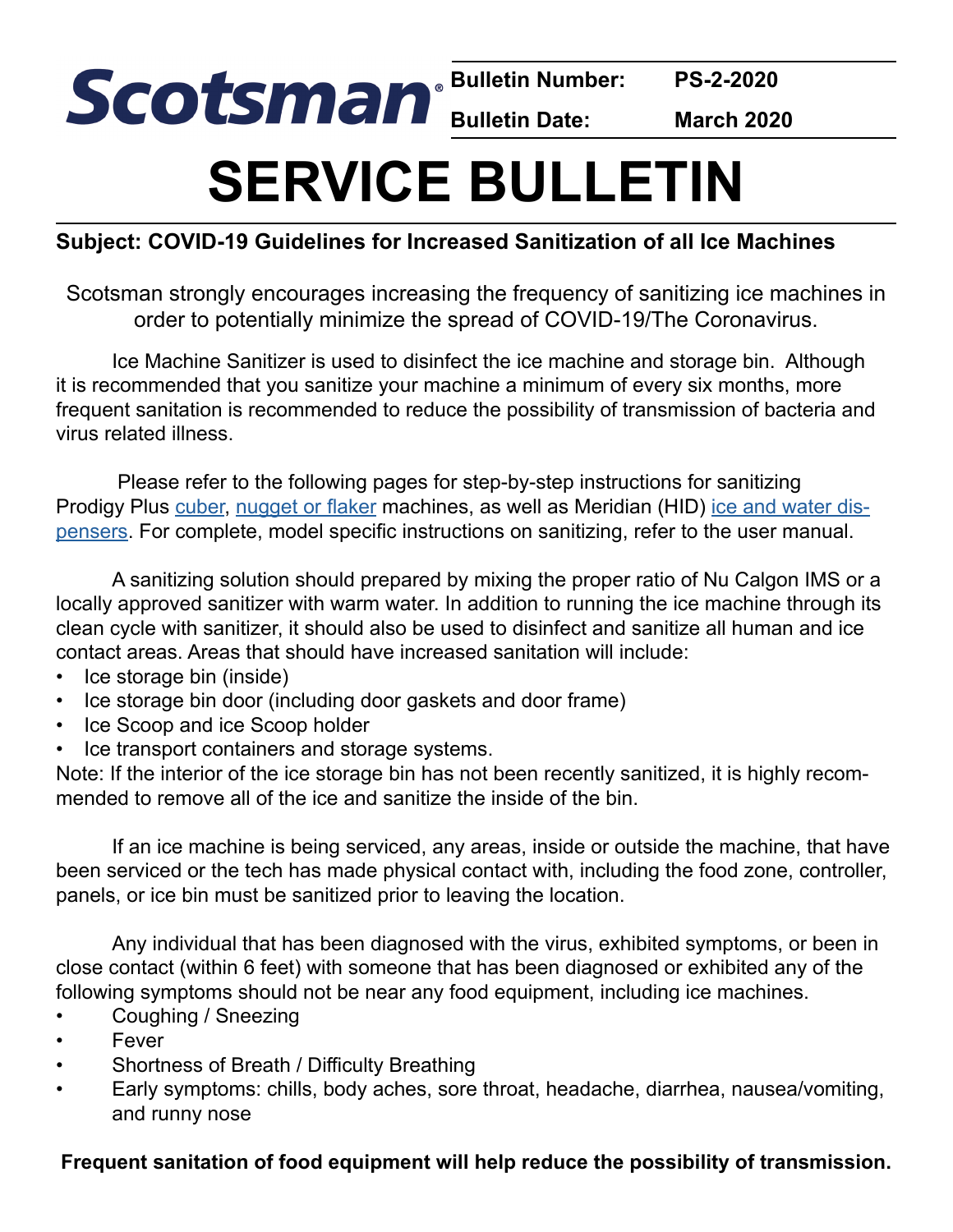### <span id="page-1-0"></span>**Scotsman**

### **Sanitizing a Scotsman Prodigy Plus Modular Cuber**

- 1. Open door on bottom left of front panel next to the indicator lights to access power buttons.
- 2. Press and hold the red off button until you can hear the machine shut down and the green status light goes out.
- 3. Melt or remove all ice from the storage bin.
- 4. Remove the two screws holding the front panel in place and remove the front panel.
- 5. Using the thumb screws, remove the evaporator cover.
- 6. Prepare 2 gallons of sanitizing solution by mixing locally approved sanitizer with clean, warm water.
- 7. Push and release the yellow "clean" button on the controller. The yellow clean light will blink and the display will show "C". The machine will then go through a harvest cycle, drain the reservoir, and then begin to refill.
- 8. Wait until the display blinks (AD1) and then pour the sanitizing solution directly into the reservoir until it is full. The unit will then circulate the sanitizer, drain, and flush. This process will take 35 minutes and then the machine will turn off and the display will show "O".
- 9. Use the sanitizing solution to thoroughly wash and rinse the following ice machine components: evaporator cover, water level sensor, ice thickness sensor, water distributor, curtain, and splash panel. Please refer to the user manual or cleaning video for disassembly instructions.
- 10. Reinstall all parts removed for additional sanitizing in step 9.
- 11. Reinstall the front panel.
- 12. Using the remainder of the sanitizing solution, thoroughly wash all interior surfaces of the ice storage bin. Extra attention should be given to the surfaces that get touched, such as the bin door, gaskets, ice scoop, and ice scoop holder.
- 13. Pour any excess sanitizing solution into the bin and allow it to drain.
- 14. Open the door to access the power buttons. Push and release the green off button to resume ice production.

### **[User Manual](https://www.scotsman-ice.com/service/User%20Manuals/17359901.pdf)**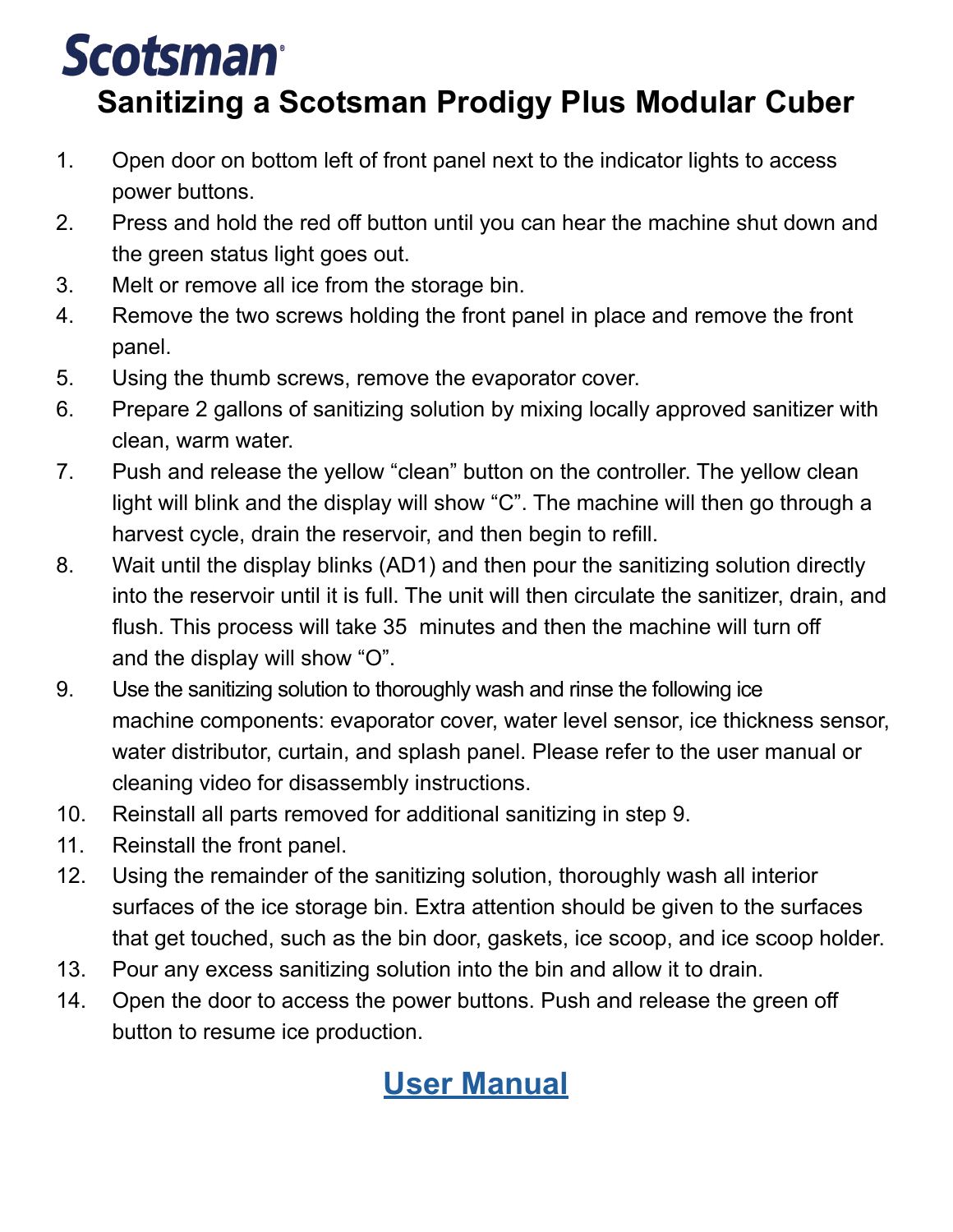## <span id="page-2-0"></span>**Scotsman**

### **Sanitizing a Scotsman Prodigy Plus Modular Nugget/Flaker**

- 1. Open the door to access the power buttons
- 2. Press and hold the red off button until you hear the machine shut down and the green status light goes out.
- 3. Melt or remove all ice from the storage bin.
- 4. Remove the two screws holding the front panel in place and remove the front panel.
- 5. Using the lever or knob located on water reservoir, shut the water supply off.
- 6. Drain the water reservoir and evaporator by using the gray drain hose.
- 7. Remove the reservoir cover.
- 8. Prepare 3 gallons of sanitizing solution by mixing locally approved sanitizer with clean, warm water.
- 9. Pour the sanitizing solution directly into the water reservoir until full.
- 10. Using the lever or knob located on water reservoir, turn the water supply on.
- 11. Push and release the green on button.
- 12. Allow the machine to operate for 20 minutes.
- 13. Press and hold the red off button until you hear the machine shut down and the green status light goes out.
- 14. Use the sanitizing solution to thoroughly wash and rinse the following ice machine components: reservoir cover, upper and lower ice chute, chute cover, and bin level sensors. Please refer to the user manual or cleaning video for disassembly instructions.
- 15. Reinstall all parts removed for additional sanitizing in step 14.
- 16. Discard all of the ice made during the sanitizing process.
- 17. Using the remainder of the sanitizing solution, thoroughly wash all interior surfaces of the ice storage bin. Extra attention should be given to the surfaces that get touched, such as the bin door, gaskets, ice scoop, and ice scoop holder.
- 18. Pour any excess sanitizing solution into the bin and allow it to drain.
- 19. Reinstall the front panel.
- 20. Open the door to access the power buttons. Push and release the green off but ton to resume ice production.

### **[User Manual](https://www.scotsman-ice.com/service/User%20Manuals/17363301.pdf)**